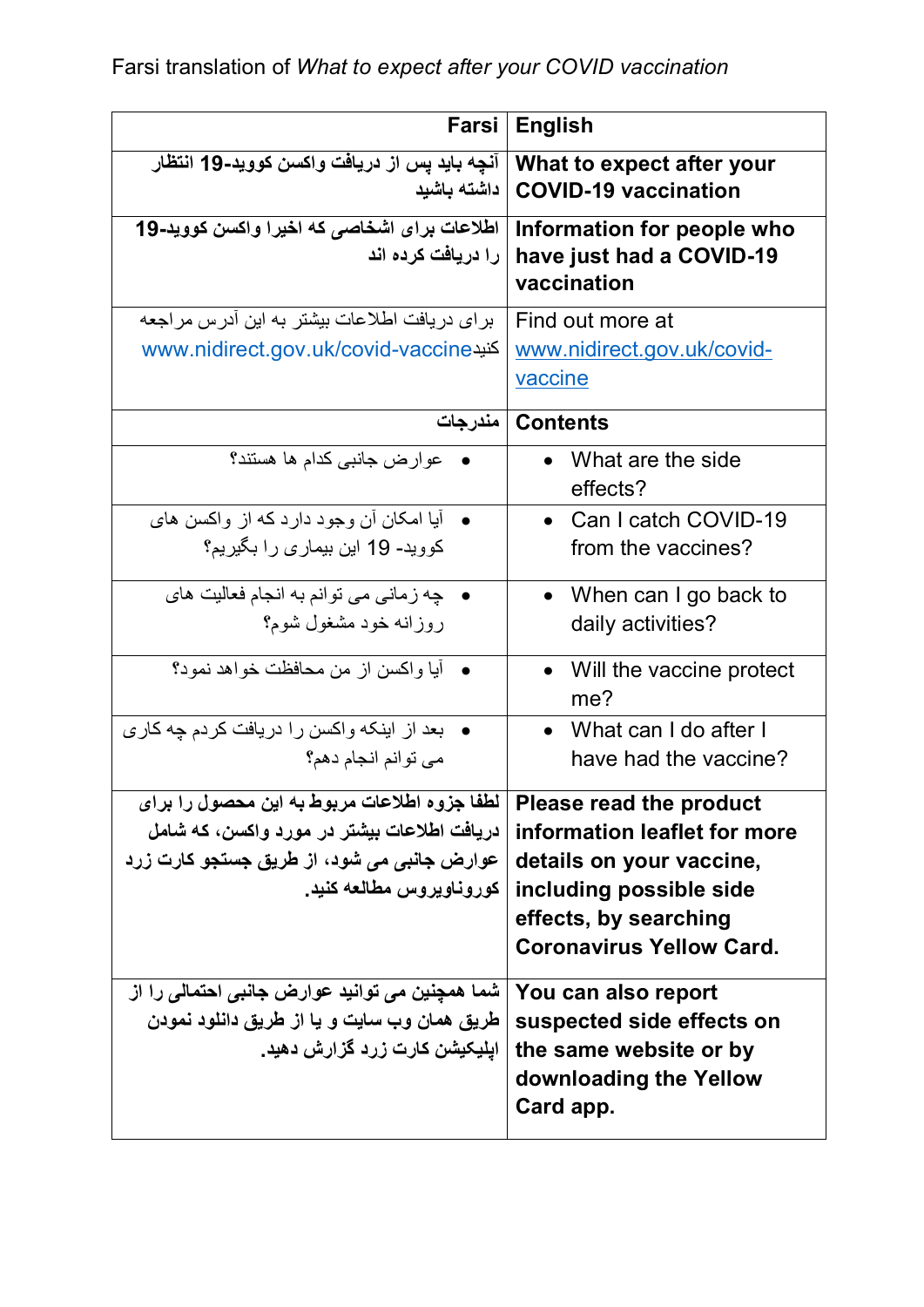| https://coronavirus-                              | https://coronavirus-            |
|---------------------------------------------------|---------------------------------|
| yellowcard.mhra.gov.uk                            | yellowcard.mhra.gov.uk          |
| به اشخاصی که به دلیل عوارض ناشی از                | People who are most at risk     |
| کروناویروس (کووید-19)در ریسک خطر بیشتر <i>ی</i>   | from the complications of       |
| قرار دارند، واکسن کووید-19 پیشنهاد می شود. این    | coronavirus (COVID-19) are      |
| کتابچه به شما در این مورد که پس از دریافت واکسن   | being offered the COVID-19      |
| اولیه و یا یادآور چه چیزی باید انتظار داشت را     | vaccination. This leaflet tells |
| ِ توضیح م <i>ی</i> دھد ِ                          | you what to expect after you    |
|                                                   | have had your primary or        |
|                                                   | booster vaccination.            |
| عوارض جانبي كدام ها هستند؟                        | What are the side effects?      |
| مانند تمامی داروها، واکسن ها می توانند عوارض      | Like all medicines, vaccines    |
| جانبی داشته باشند. اغلب این عوارض خفیف و کوتاه    | can cause side effects. Most of |
| مدت هستند و تمامی اشخاص آنها را تجربه نمی کنند.   | these are mild and short-term,  |
| عوارض جانبی متداول مشابه بوده و نباید بیش از یک   | and not everyone gets them.     |
| تا دو روز به طور بیانجامند.                       | The very common side effects    |
|                                                   | are the same and should still   |
|                                                   | only last a day or two.         |
| عوارض جانبی متداول در روز اول و یا دوم پس از      | Very common side effects in     |
| دریافت واکسن شامل موارد زیر هستند:                | the first day or two include:   |
|                                                   |                                 |
| احساس درد، سنگینی و ناراحتی در بازو، در           | having a painful, heavy         |
| جایی که واکسن به آنجا تزریق شده است               | feeling and tenderness in       |
|                                                   | the arm where you had           |
|                                                   | your injection                  |
| <b>•</b> احساس خستگی                              | • feeling tired                 |
| سر در د، در د و لر ز                              | headache, aches and             |
|                                                   | chills                          |
| شما ممكن است علائمي مانند علائم أنفوانزا را همراه | You may also have flu like      |
| با لرز برای مدت زمان یک تا دو روز تجربه کنید.     | symptoms with episodes of       |
| البته، تب شدید * همچنین ممکن است نشاندهنده ابتلا  | shivering and shaking for a day |
| به کووید-19 یا عفونتی دیگر باشد. شما می توانید    | or two. However, a high         |
| استراحت کرده، و دوز عادی پاراستامول را استفاده    | temperature* could also         |
|                                                   | indicate that you have COVID-   |
|                                                   | 19 or another infection. You    |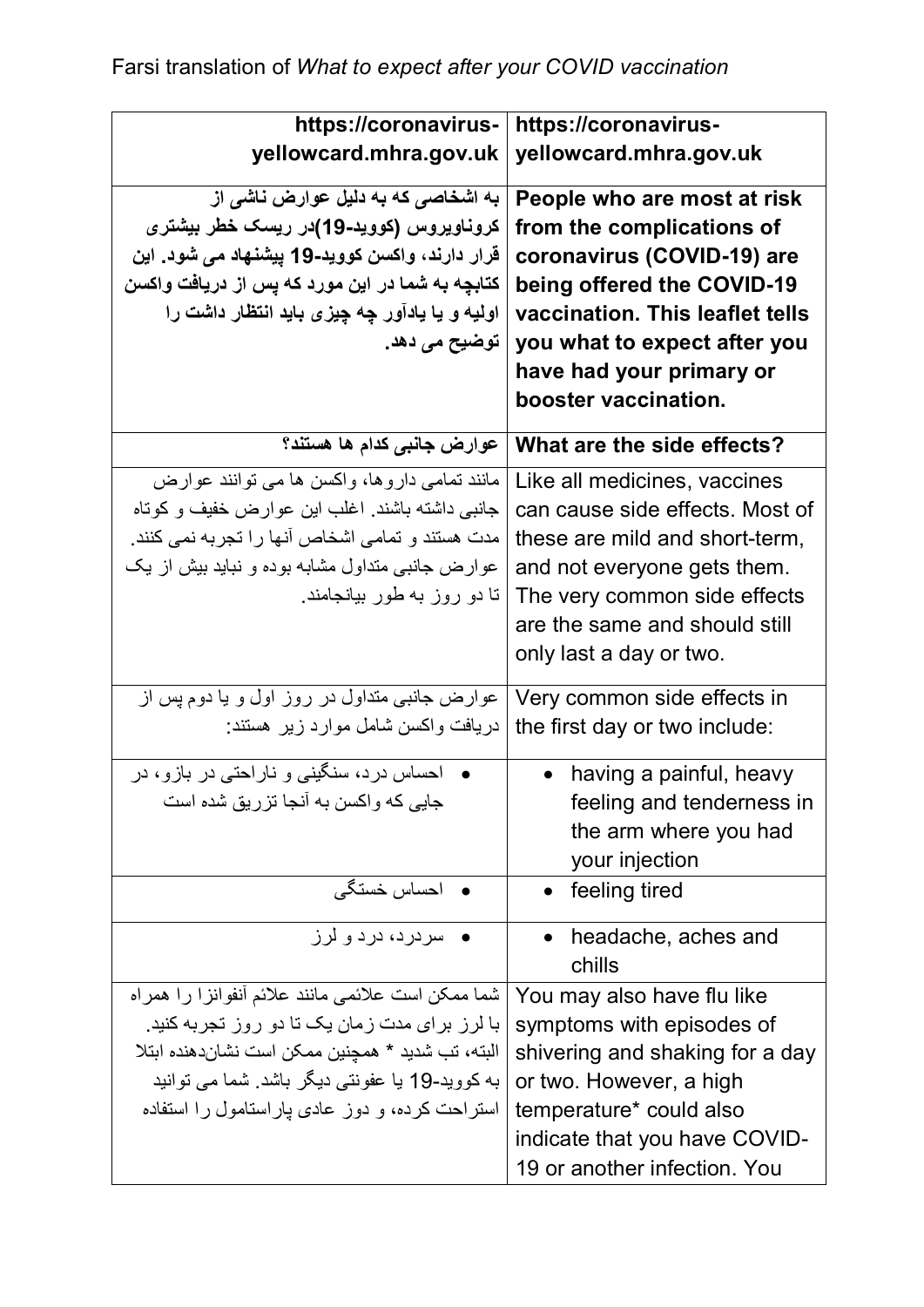| کنید (از توصیه های فراهم شده در بسته دارو پیروی<br>كنيد) تا به بهبود يافتن شما كمك كند.<br>*اگر شما شیمی درمانی می شوید و تب دارید، با واحد<br>مراقبت های سرطانی تماس بگیرید.                                                                                                                                                              | can rest and take the normal<br>dose of paracetamol (follow the<br>advice in the packaging) to<br>help make you feel better.<br>*If you are on chemotherapy<br>and have a high temperature,<br>contact your local cancer care<br>unit.                                                                                                          |
|--------------------------------------------------------------------------------------------------------------------------------------------------------------------------------------------------------------------------------------------------------------------------------------------------------------------------------------------|-------------------------------------------------------------------------------------------------------------------------------------------------------------------------------------------------------------------------------------------------------------------------------------------------------------------------------------------------|
| یکی از علائم غیر متداول غدد متورم در زیر بغل و یا<br>گردن در سمت همان بازویی که واکسن به آن تزریق<br>شده است می باشد. این ممکن است تا 10 روز ادامه<br>بِیدا کند، ولمی اگر بیش از أن طول بکشد، به نزد دکتر<br>خود بروید. اگر شما باید بعد از چند هفته برای<br>ماموگرام بروید، در زمان حضور باید به ایشان در<br>مورد دريافت واكسن اطلاع دهيد | An uncommon side effect is<br>swollen glands in the armpit or<br>neck on the same side as the<br>arm where you had the<br>vaccine. This can last for<br>around 10 days, but if it lasts<br>longer see your doctor. If you<br>are due for a mammogram in<br>the few weeks after the<br>vaccine, then you should<br>mention that when you attend. |
| اگر در مورد علائم خود نگران باشیم باید چکار کنم؟                                                                                                                                                                                                                                                                                           | What should I do if I am                                                                                                                                                                                                                                                                                                                        |
| این علائم معمولا کمتر از یک هفته به طول می                                                                                                                                                                                                                                                                                                 | concerned about my<br>symptoms?<br>These symptoms normally last                                                                                                                                                                                                                                                                                 |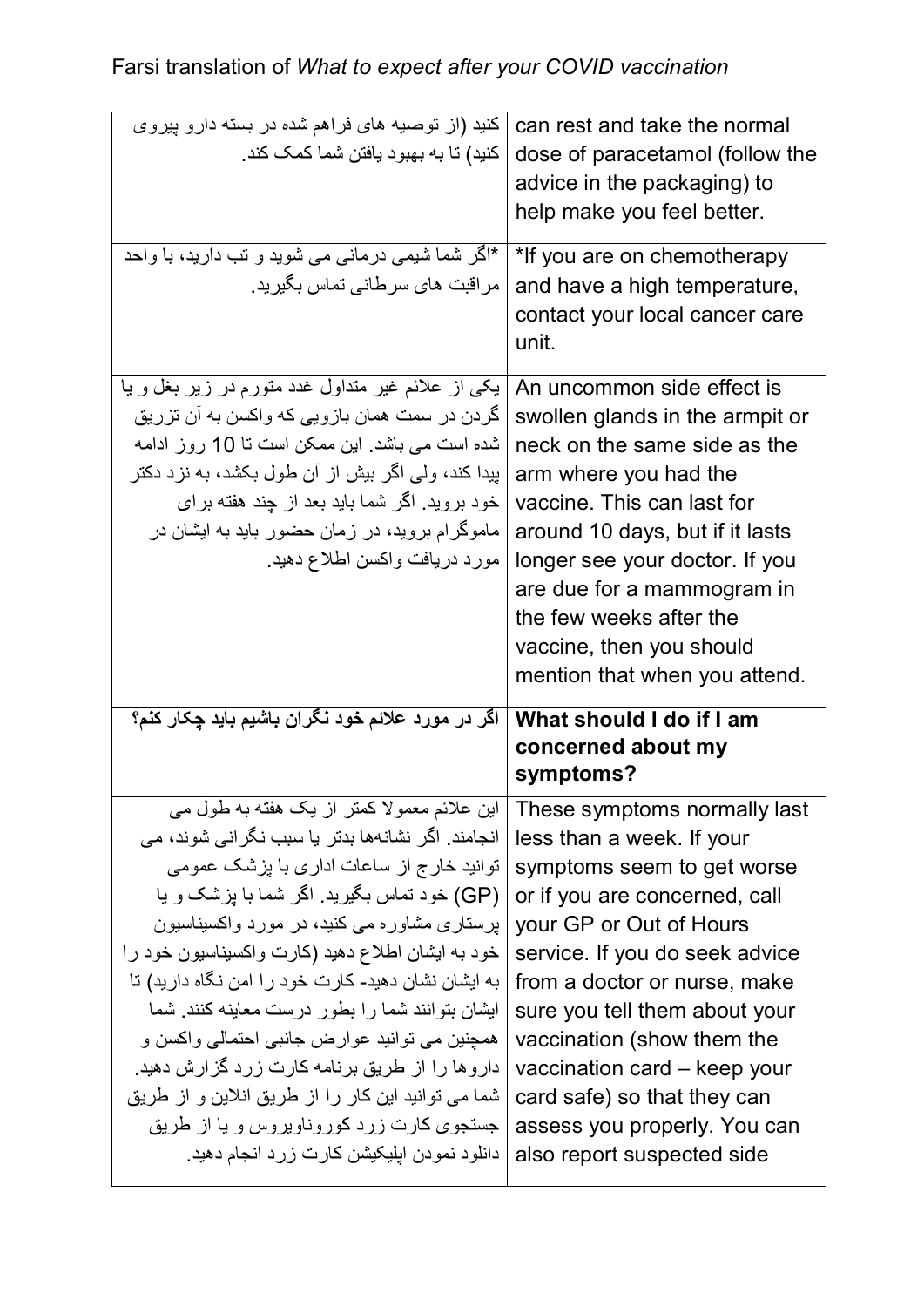|                                                                                                                                                                                                                                                                                                                                                                                                                              | effects of vaccines and<br>medicines through the Yellow<br>Card scheme. You can do this<br>online by searching<br>Coronavirus Yellow Card or by<br>downloading the Yellow Card<br>app.                                                                                                                                                                                                                                                                            |
|------------------------------------------------------------------------------------------------------------------------------------------------------------------------------------------------------------------------------------------------------------------------------------------------------------------------------------------------------------------------------------------------------------------------------|-------------------------------------------------------------------------------------------------------------------------------------------------------------------------------------------------------------------------------------------------------------------------------------------------------------------------------------------------------------------------------------------------------------------------------------------------------------------|
| https://coronavirus-<br>yellowcard.mhra.gov.uk                                                                                                                                                                                                                                                                                                                                                                               | https://coronavirus-<br>yellowcard.mhra.gov.uk                                                                                                                                                                                                                                                                                                                                                                                                                    |
| ایا عوارض جانبی حاد تری نیز وجود دارند؟                                                                                                                                                                                                                                                                                                                                                                                      | Are there other more serious<br>side effects?                                                                                                                                                                                                                                                                                                                                                                                                                     |
| اخيرا عارضه بسيار نادري كه شامل لخته شدن خون و<br>خونریزی غیر عادی پس از واکسیناسیون با واکسن<br>آسترازنیکا (AZ) و جانیسین ایجاد می شود، گزارش<br>شده است. به دلیل ریسک بالای عوارض و مرگ به<br>دليل كوويد-MHRA ، 19 سازمان تنظيم كننده داروها<br>و مراقبت های پزشکی، سازمان بهداشت جهانی و<br>سازمان اروپایی ارزیابی داروها به این نتیجه رسیده<br>اند که با در نظر گرفتن توازن موجود، دریافت واکسن<br>گزینه بهتر ی می باشد. | There have been reports of an<br>extremely rare condition<br>involving blood clots and<br>unusual bleeding after the<br>AstraZeneca and Janssen<br>vaccines. Because of the high<br>risk of complications and death<br>from COVID-19, the Medicines<br>and Healthcare products<br>Regulatory Agency (MHRA),<br>the World Health Organisation<br>and the European Medicines<br>Agency have concluded that<br>the balance is very much in<br>favour of vaccination. |
| اگر شما هر کدام از عوارض زیر را برای مدت زمانی<br>بیش از 4 روز و در ط <i>ی</i> مدت زما <i>ن</i> 28 روز بعد از<br>واکسیناسیون تجربه می کنید باید تقاضای دریافت<br>توصیه های پزشکی اورژانس را از پزشک عمومی و<br>ـيا بخش اورژانس بنماييد.                                                                                                                                                                                      | If you experience any of the<br>following from more than 4<br>days and within 28 days after<br>vaccination you should seek<br>medical advice urgently from<br>your GP or Emergency<br>Department.                                                                                                                                                                                                                                                                 |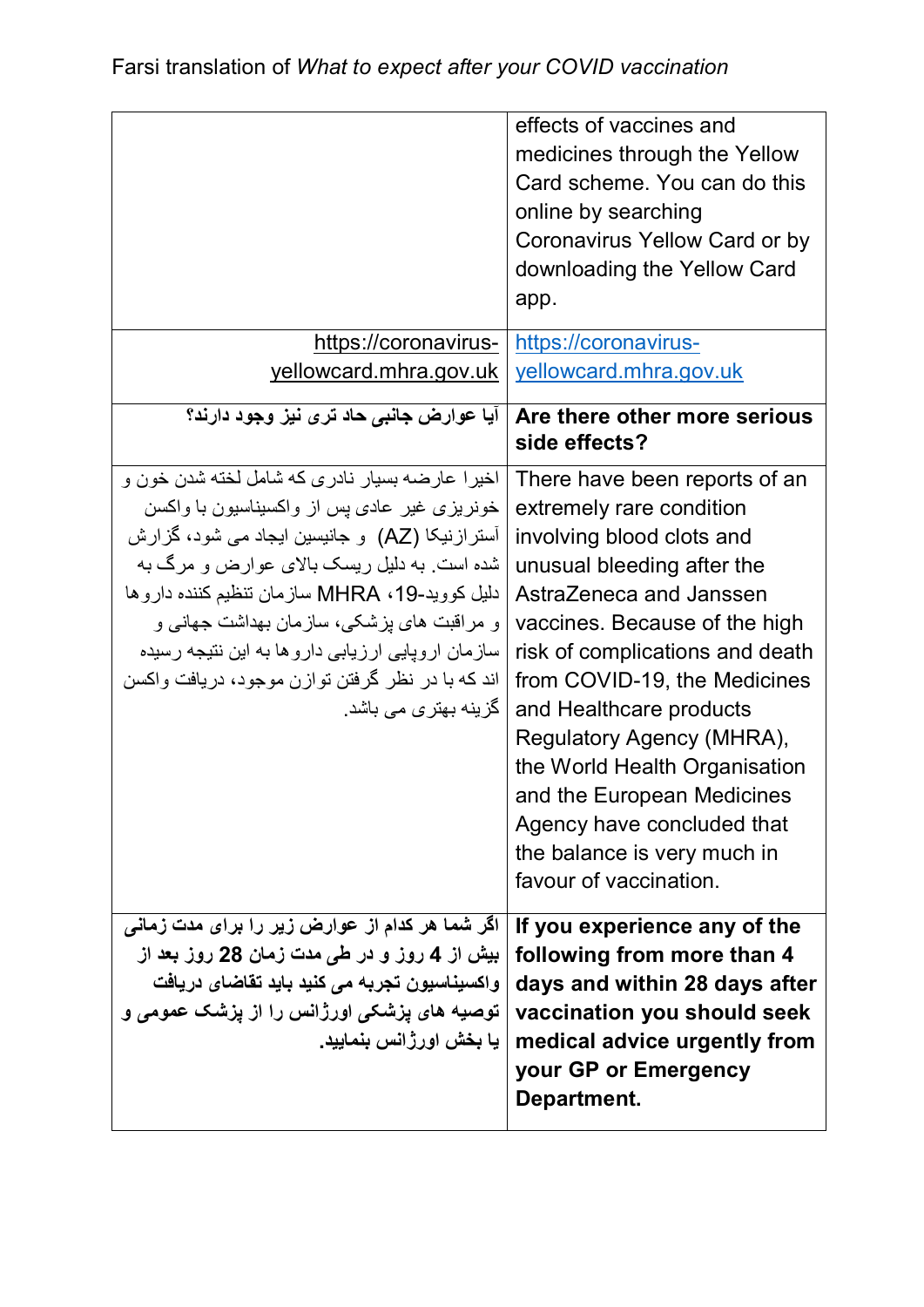## Farsi translation of *What to expect after your COVID vaccination*

| سر در دی حاد جدید که با استفاده از مسکن         | $\bullet$ anew, severe headache   |
|-------------------------------------------------|-----------------------------------|
| های معمول بهتر نشده و یا بدتر می شود            | which is not helped by            |
|                                                 | usual painkillers or is           |
|                                                 | getting worse                     |
| سردردی غیر عادی که در زمان دراز کشیدن           | • an unusual headache             |
| و یا خم شدن بدتر شده و ممکن است موارد           | which seems worse                 |
| زیر را همراه داشته باشد                         | when lying down or                |
|                                                 | bending over or may be            |
|                                                 | accompanied by                    |
| دید تار، حالت تعو ع و استفراغ                   | - blurred vision,                 |
|                                                 | nausea and                        |
|                                                 | vomiting                          |
| مشكلات تكلم                                     | - difficulty with your            |
|                                                 | speech                            |
| احساس ضعف، خواب ألودگمي و تشنج                  | - weakness,                       |
|                                                 | drowsiness or                     |
|                                                 | seizures                          |
| کبودی خارشکل جدید و یا خونریز ی که دلیل         | new, unexplained                  |
| آن قابل توضيح نيست                              | pinprick bruising or              |
|                                                 | bleeding                          |
| <b>•</b> تنگی نفس، درد سینه، تورم پاها و یا درد | shortness of breath,<br>$\bullet$ |
| متداول معده                                     | chest pain, leg swelling          |
|                                                 | or persistent abdominal           |
|                                                 | pain                              |
| بهتازگی، موارد بسیار نادری از التهاب قلب (موسوم | Worldwide, rare cases of          |
| به میوکاردیت یا پریکاردیت) پس از تزریق واکسن    | inflammation of the heart called  |
| فایزر و مدرنا کووید-19 در سراسر جهان گزارش      | myocarditis or pericarditis have  |
| ا شده اند.                                      | been reported after Pfizer and    |
|                                                 | Moderna COVID-19 vaccines.        |
| این مشکلات عمدتاً در مردان جوان و چند روز پس    | These cases have been seen        |
| از واکسپناسیون دیده شده است. بیشتر این افراد به | mostly in younger men within      |
| سرعت بهبود يافتهاند و حال أنها پس از استراحت و  | several days after vaccination.   |
| معالجات ساده بهتر شده است.                      | Most of these people              |
|                                                 | recovered and felt better         |
|                                                 | following rest and simple         |
|                                                 | treatments.                       |
|                                                 |                                   |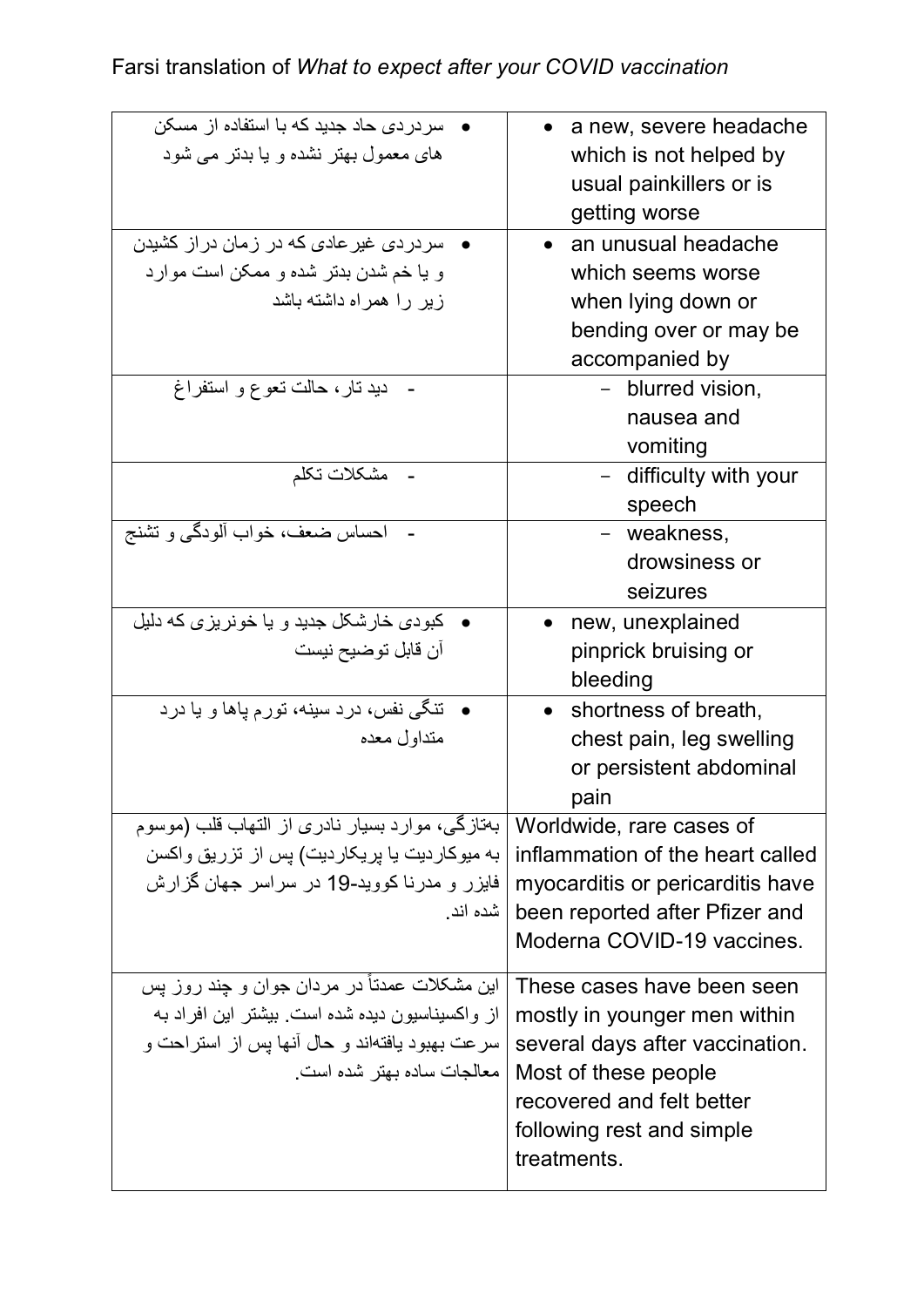| در صورت دچار شدن به هریک از مشکلات زیر، باید      | You should seek medical          |
|---------------------------------------------------|----------------------------------|
| بلافاصله مشاوره يزشكي دريافت كنيد:                | advice urgently if you           |
|                                                   | experience:                      |
|                                                   |                                  |
| درد سينه                                          | chest pain                       |
| • تنگىنفس                                         | shortness of breath              |
| احساس به داشتن تیش قلب تند، لرزش و تیش            | • feelings of having a fast-     |
| قلب                                               |                                  |
|                                                   | beating, fluttering, or          |
|                                                   | pounding heart                   |
| آیا امکان آن وجود دارد که از واکسن کووید-19 این   | <b>Can I catch COVID-19 from</b> |
| بیماری را بگیریم؟                                 | the vaccines?                    |
| امکان اینکه شما بیماری کووید-19 را از واکسن       | You cannot catch COVID-19        |
| بگیرید وجود ندارد ولی ممکن است که کسی به کوید-    | from the vaccine but it is       |
| 19 مبتلا شده ولمي در مورد أن بي اطلاع بوده باشد و | possible to have caught          |
| بعد از دریافت واکسن علایم أنرا نشان دهد.          | COVID-19 and not realise you     |
|                                                   | have the symptoms until after    |
|                                                   | your vaccination appointment.    |
|                                                   |                                  |
| با وجود اینکه تب ممکن است یک یا دو روز بعد از     | Although a fever can occur       |
| واکسیناسیون ظاهر شود، اگر شما علایم دیگر کووید-   | within a day or two of           |
| 19 را نشان داده و یا تب شما برای مدت زمانی بشتر   | vaccination, if you have any     |
| ادامه پیدا می کند، در خانه بمانید و تست را انجام  | other COVID-19 symptoms or       |
| دهيد.                                             | your fever lasts longer, stay at |
|                                                   | home and arrange to have a       |
|                                                   | test.                            |
| چه زمانی می توانم به انجام فعالیت های روزانه خود  | When can I go back to daily      |
|                                                   | ?activities   مشغول شوم؟         |
| شما باید قادر باشید فعالیت های عادی خود را تا     | You should be able to resume     |
| أنجائيكه حالتان خوب باشد شروع كنيد. اگر بازوي     | activities that are normal for   |
| شما خصو صا در دناک است، ممکن است بر داشتن         | you as long as you feel well. If |
| اشیاء سنگین بر ای شما دشوار باشد. اگر شما بدحال   | your arm is particularly sore,   |
| هستید و احساس خستگی می کنید باید استراحت کرده     | you may find heavy lifting       |
| و از کار با ماشین آلات و رانندگی جلوگیری کنید.    | difficult. If you feel unwell or |
|                                                   | very tired you should rest and   |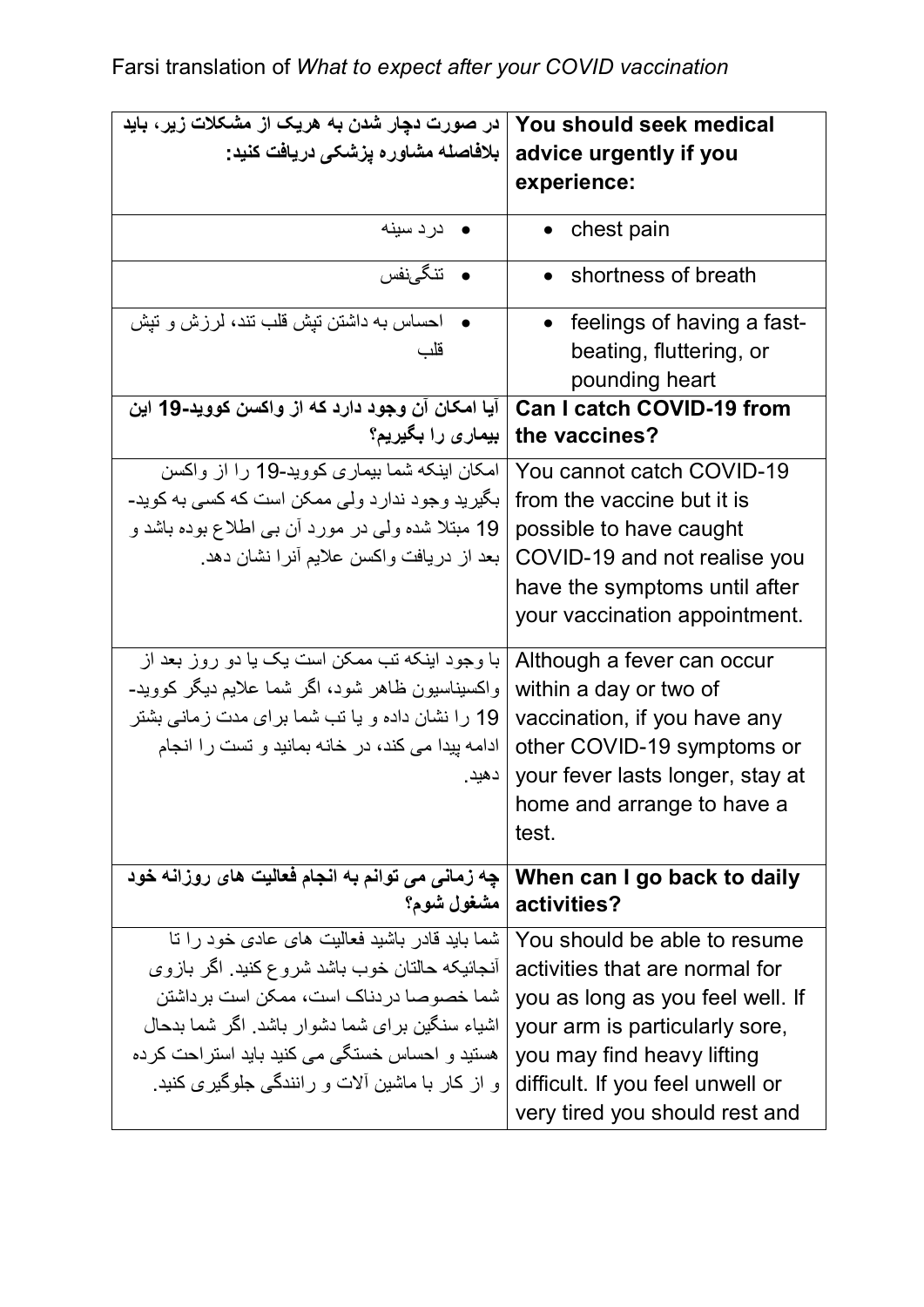|                                                  | avoid operating machinery or         |
|--------------------------------------------------|--------------------------------------|
|                                                  | driving.                             |
| آيا و اكسن از من محافظت خو اهد نمود؟             | Will the vaccine protect me?         |
|                                                  |                                      |
| شواهد نشان می دهند که و اکسن کو وید-19 که شما    | The COVID-19 vaccines that           |
| دریافت نموده اید خطرات ابتلا به کوید-19 را کاهش  | you have had have been               |
| ا مي دهد.                                        | shown to reduce the chance of        |
|                                                  | you suffering from COVID-19          |
|                                                  | disease.                             |
| ممکن است چند هفته ای طول بکشد تا بدن شما پس از   | It may take a few weeks from         |
| دریافت واکسن در مقابل بیماری مقاومت نشان دهد.    | the first dose for your body to      |
| بدن شما باید بعد از دریافت دوز های بعدی با سرعتی | build up protection. Your body       |
| بیشتر (بعد از چند روز) پاسخ دهد. مانند بسیاری از | should respond more quickly          |
| داروها، هیچ واکسنی کاملا موثر نیست، به همین دلیل | (after a few days) after any         |
| شما باید اقدامات امنیتی را برای ممانعت از بروز   | additional doses. Like all           |
| عفونت رعايت كنيد. بعضبي افراد ممكن است هنوز هم   | medicines, no vaccine is             |
| پس از دریافت واکسن به کووید-19 مبتلا شوند، ولمی  | completely effective, so you         |
| اين بيمار ي حاد نخو اهد بو د.                    | should continue to take              |
|                                                  | recommended precautions to           |
|                                                  | avoid infection. Some people         |
|                                                  | may still get COVID-19 despite       |
|                                                  | having a vaccination, but this       |
|                                                  | should be less severe.               |
| بعد از اینکه واکسن را دریافت کردم چه کار ی می    | What can I do after I have           |
|                                                  | ? had the vaccine   توانم انجام دهم؟ |
| واكسن عفونت كوويد -19 را به شما انتقال نمي دهد و | The vaccine cannot give you          |
| دریافت کورس کامل احتمال اینکه به شدت بیمار شوید  | COVID-19 infection, and a full       |
| ر ا کاهش می دهد. این کار کمک می کند که ریسک      | course will reduce your chance       |
| انتقال ویروس کاهش بابد. به همین دلیل مهم است که  | of becoming seriously ill. It will   |
| ر هنمود های کنونی را دنبال کنید.                 | help to reduce the risk of you       |
|                                                  | passing on the virus. So it is       |
|                                                  | important to continue to follow      |
|                                                  | current national guidance.           |
|                                                  |                                      |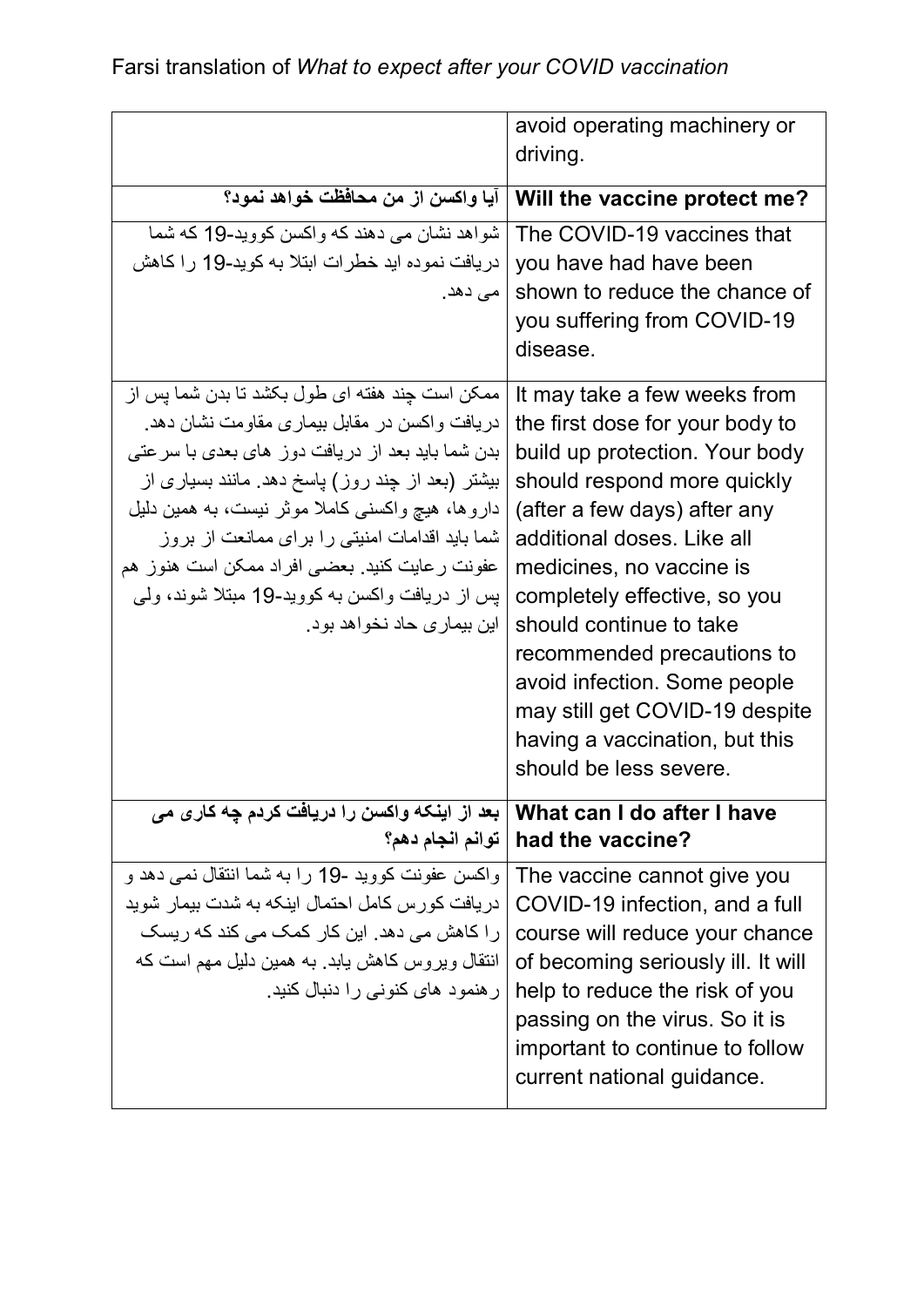| برای محافظت از خود، خانواده، دوستان و همکاران      | To protect yourself and your              |
|----------------------------------------------------|-------------------------------------------|
| خود شما هنوز هم بايد:                              | family, friends and                       |
|                                                    | colleagues you must still:                |
| از پوشش صورت، بنابه توصیهها، استفاده               | wear a face covering                      |
| كنبد                                               | where advised                             |
| • فاصله اجتماعی را ر عایت کنید                     | practise social distancing                |
| دستهای خود را بهدفت و مرتبأ بشویید                 | wash your hands                           |
|                                                    | carefully and frequently                  |
| ● ینجره را برای وارد کردن هوای تازه باز کنید       | open windows to let fresh                 |
|                                                    | air in                                    |
| ر هنمود های کنونی را از طریق مطالعه این            | • follow the current                      |
| وب سايت دنبال                                      | guidance at                               |
| www.gov.uk/coronavirus                             | www.gov.uk/coronavirus                    |
| واکسیناسیون، کمک به کسانی که بیش از همه آسیب       | Vaccination, helping to                   |
| پذیر هستند.                                        | protect those most                        |
|                                                    | vulnerable.                               |
| اگر می خواهید در مورد واکسن کووید -19 اطلاعات      | If you need more information              |
| بیشتر  دریافت کنید لطفا به این وبسایت مراجعه کنید: | on the COVID-19 vaccination               |
| www.nidirect.gov.uk/covid-vaccine                  | please visit:                             |
|                                                    | www.nidirect.gov.uk/covid-                |
|                                                    | vaccine                                   |
| اطلاعات در زمان انتشار صحیح می باشند. برای         | Information correct at time of            |
| دریافت آخرین نسخه این جزوه و فرم های متفاوت آن     | publication. For the latest               |
| به و ب سابت PHA مر اجعه كنبد                       | version of this leaflet and               |
| www.publichealth.hscni.net                         | alternative formats visit the             |
|                                                    | <b>PHA</b> website                        |
|                                                    | www.publichealth.hscni.net                |
| از طرف سازمان بهداشت ملی در سیتامبر 2021           | Published September 2021 by               |
|                                                    | .the Public Health Agency   منتشر شده است |
| © Crown copyright 2021. این اطلاعات در             | © Crown copyright 2021. This              |
| مرحله اول از طرف اداره امنیت سلامت بریتانیا        | information was originally                |
|                                                    | developed by the UK Health                |